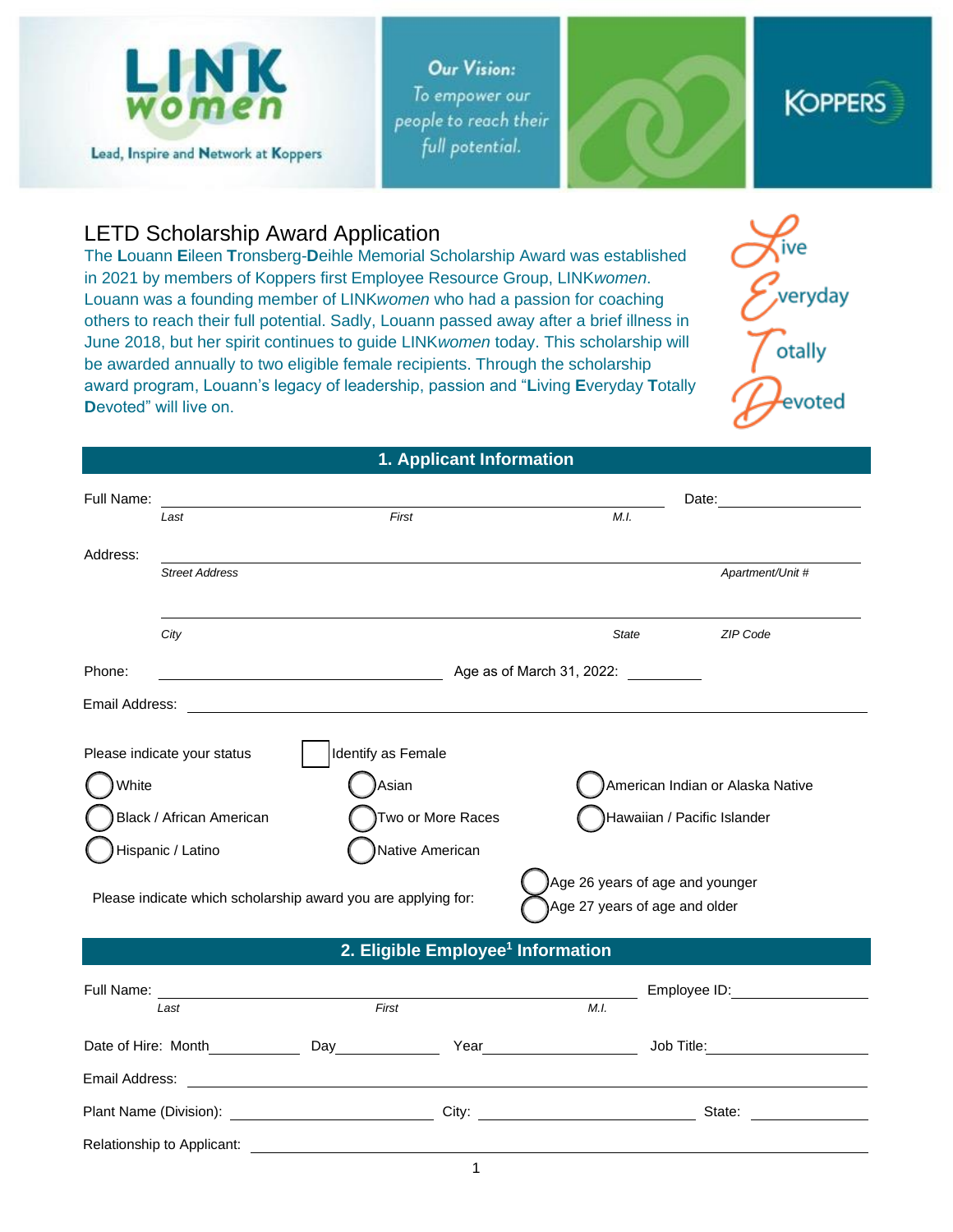# **3. Applicant's Most Recent School History**

| School Name:                      |        | Date Last Attended: Month | Year |
|-----------------------------------|--------|---------------------------|------|
| Degree Earned<br>(If Applicable): |        |                           |      |
| City:                             | State: | Phone:                    |      |

# **4. Applicant's Post-Secondary School Data**

*Name of post-secondary school you plan to attend or are attending. (If unknown, please list in order of preference the schools to which you have applied). (Note – Before the award is granted the school of choice must be known.) Use official school names. Do not use abbreviations.*

| School Name:<br><u> 1980 - Johann Barn, mars an t-Amerikaansk ferske</u>                                       |                                                                                                                                                     | State: |  |
|----------------------------------------------------------------------------------------------------------------|-----------------------------------------------------------------------------------------------------------------------------------------------------|--------|--|
|                                                                                                                |                                                                                                                                                     | State: |  |
| School Name:<br><u> The Communication of the Communication of the Communication of the Communication of</u>    |                                                                                                                                                     | State: |  |
| 4 Year College or University<br>Vocational / Technical School                                                  | 2 Year Community or Junior College<br>Other, Explain: University of the Contract of the Contract of the Contract of the Contract of the Contract of |        |  |
| Year in School Next Year: $\bigcap 1 \bigcap 2 \bigcap 3$<br>5 or Graduate Study<br>34(                        |                                                                                                                                                     |        |  |
|                                                                                                                |                                                                                                                                                     | Year   |  |
| Degree Sought: ( Bachelor ( ) Associate ( ) Certificate ( ) Other, Explain: _______________________            |                                                                                                                                                     |        |  |
| Student Will: (C) Live on Campus (C) Live off Campus (C) Commute from Home                                     |                                                                                                                                                     |        |  |
| If School Choice is Public Institution, Applicant will Pay: nln-State Resident Tuition nl Out-of-State Tuition |                                                                                                                                                     |        |  |

## **5. Applicant's Volunteer Experience**

*Describe your volunteer experiences over the last several years. Indicate dates for each experience along with a description of the organization's purpose.* 

| Organization | Dates<br>From – To | <b>Organization's Purpose</b> |
|--------------|--------------------|-------------------------------|
|              |                    |                               |
|              |                    |                               |
|              |                    |                               |
|              |                    |                               |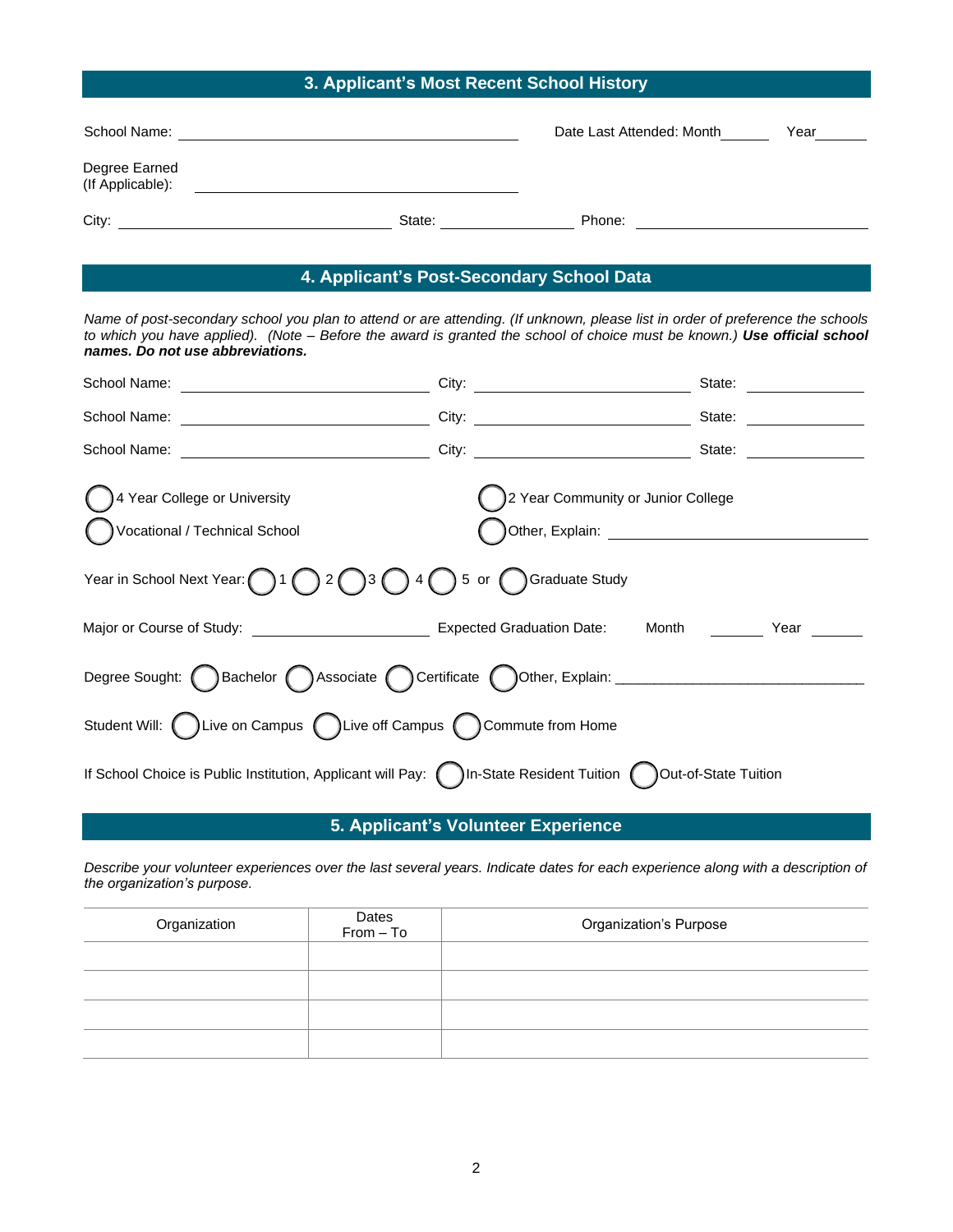### **6. Planned Course of Study (See Item 3 of Eligibility Criteria)**

*Briefly describe your planned course of study, the motivation for pursuing the desired program and the key measurements of your future success.* 

## **7. Financial Need (Optional)**

*Briefly describe any relevant circumstances that demonstrate financial need for post-secondary education funding. (Note – this is optional but will receive consideration from the Selection Committee).*

### **8. Applicant's Leadership and Community Service Qualities**

*Louann left a legacy of leadership and passion. Provide a brief statement or summary describing how you are Living Everyday Totally Devoted through demonstration of leadership qualities, future aspirations, or community involvement.* 

### **9. Transcript Information**

*A complete (official or unofficial) transcript of grades must be sent with this application if you graduated from high school in the last four years or are currently enrolled in a post-secondary program. Include a clear explanation of the school's grading scale for all transcripts provided.*